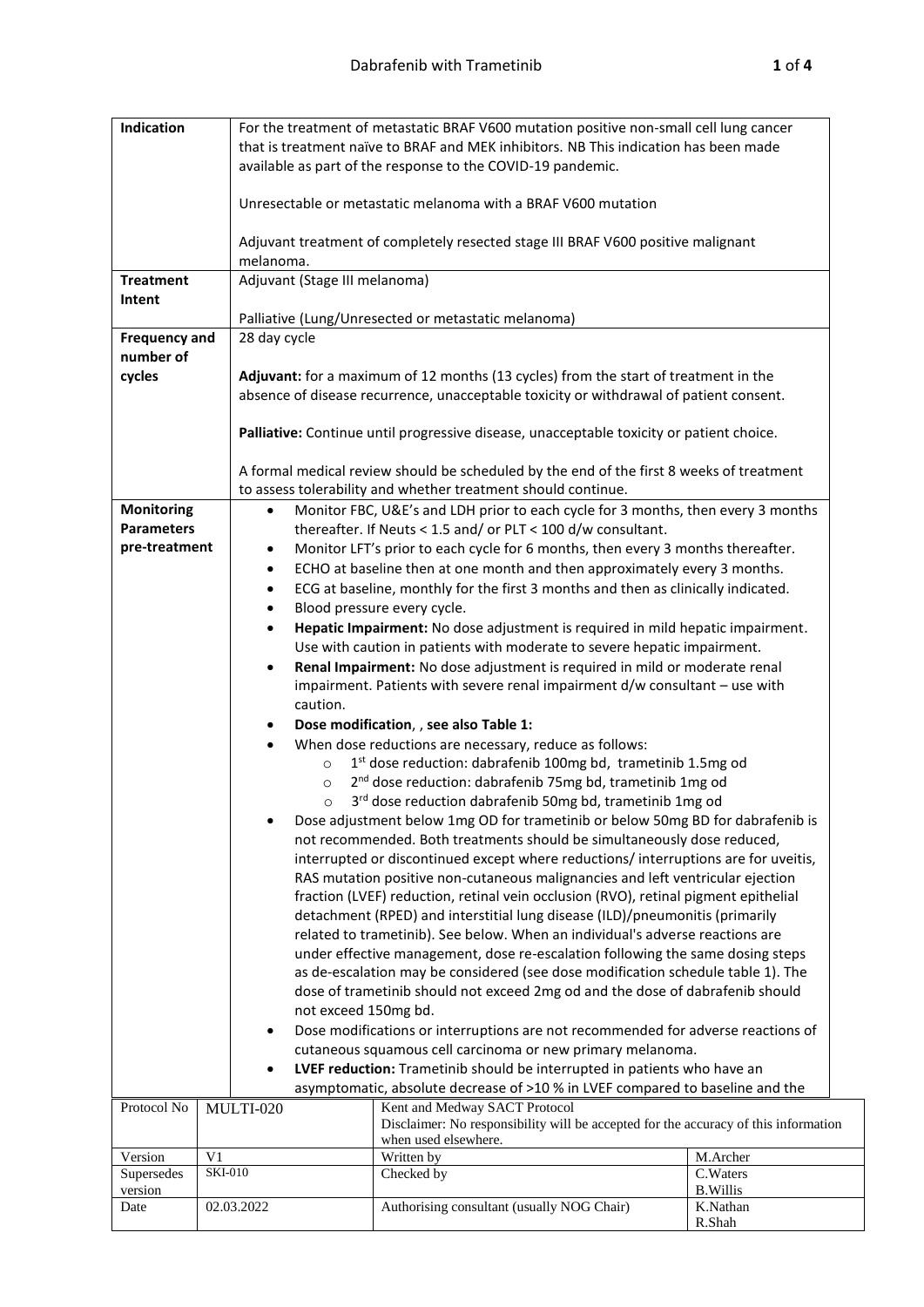| modification of dabrafenib is required. If the LVEF recovers, treatment with<br>trametinib, may be restarted, reduced by one dose level, with careful monitoring.<br>If Grade 3 or 4 left ventricular cardiac dysfunction or if LVEF does not recover,<br>trametinib should be permanently discontinued. Physicians should be alert to the<br>possibility of myocarditis in patients who develop new or worsening cardiac signs<br>or symptoms.<br>Pyrexia: Therapy with dabrafenib and trametinib should be interrupted if the<br>$\bullet$<br>patient's temperature is >/= 38°C. If reoccurrence, treatment can be interrupted at<br>the first symptom of pyrexia.<br>Evaluate for signs of infection and if necessary treat as appropriate. Treatment<br>should re-start when the patient has been symptom free for 24 hours. If fever<br>associated with other severe signs (e.g. dehydration, hypotension, renal failure), or<br>is recurrent, restart dabrafenib and trametinib at reduced dose when the patient is<br>symptom free for at least 24 hours.<br>RAS-mutation-positive non-cutaneous malignancies: The benefits and risks should<br>be considered before continuing treatment with dabrafenib in patients with a non-<br>cutaneous malignancy that has a RAS mutation. No dose modification of trametinib<br>is required when taken in combination with dabrafenib.<br><b>Ophthalmologic reactions:</b><br>Ophthalmologic reactions, including uveitis, retinal pigment epithelial detachment<br>(RPED) and retinal vein occlusion (RVO) have been reported. Patients should be<br>routinely monitored for visual signs and symptoms (such as, change in vision,<br>photophobia and eye pain) while on therapy.<br>If uveitis does not respond to local ocular therapy, dabrafenib should be withheld<br>until resolution of ocular inflammation and then dabrafenib should be restarted<br>reduced by one dose level. No dose modification of trametinib is required.<br>In patients who are diagnosed with RVO, treatment with trametinib should be<br>permanently discontinued. No dose modification of dabrafenib is required.<br>If RPED is diagnosed, See dose modification schedule Table 2 for trametinib dosing.<br>No dose modification of dabrafenib is required.<br>ILD or Pneumonitis: If ILD or pneumonitis is suspected, withhold trametinib and<br>$\bullet$<br>permanently discontinue if diagnosis confirmed. No dose modification of<br>dabrafenib is required.<br>Gastrointestinal disorders: Use with caution in patients at risk of GI perforation;<br>colitis and GI perforation have been reported.<br>Cases of severe cutaneous adverse reactions (SCARs), including Stevens-Johnson<br>syndrome, and drug reaction with eosinophilia and systemic symptoms (DRESS),<br>which can be life-threatening or fatal, have been reported during treatment with<br>dabrafenib/trametinib combination therapy. Before initiating treatment, patients<br>should be advised of the signs and symptoms and monitored closely for skin<br>reactions. If signs and symptoms suggestive of SCARs appear, dabrafenib and<br>trametinib should be withdrawn.<br>Haemorrhagic events, including major haemorrhagic and fatal haemorrhages, have<br>٠<br>occurred in patients taking the combination of dabrafenib with trametinib.<br>Common drug interactions (for comprehensive list refer to BNF/SPC):<br>Dabrafenib<br>Dabrafenib is an enzyme inducer (CYP3A4, CYP2Cs, CYP2B6). Interactions with<br>medicines which are eliminated via CYP3A4 metabolism (including anti-epileptics,<br>dexamethasone, calcium channel blockers) are expected. See SpC section 4.5 for<br>full details.<br>Kent and Medway SACT Protocol<br>Protocol No<br>MULTI-020<br>Disclaimer: No responsibility will be accepted for the accuracy of this information<br>when used elsewhere.<br>V <sub>1</sub><br>Written by<br>Version<br>M.Archer<br>C.Waters<br><b>SKI-010</b><br>Checked by<br>Supersedes<br>version<br><b>B.Willis</b><br>Authorising consultant (usually NOG Chair)<br>K.Nathan<br>02.03.2022<br>Date<br>R.Shah | ejection fraction is below the institution's lower limit of normal (LLN). No dose |  |  |  |  |  |  |
|-----------------------------------------------------------------------------------------------------------------------------------------------------------------------------------------------------------------------------------------------------------------------------------------------------------------------------------------------------------------------------------------------------------------------------------------------------------------------------------------------------------------------------------------------------------------------------------------------------------------------------------------------------------------------------------------------------------------------------------------------------------------------------------------------------------------------------------------------------------------------------------------------------------------------------------------------------------------------------------------------------------------------------------------------------------------------------------------------------------------------------------------------------------------------------------------------------------------------------------------------------------------------------------------------------------------------------------------------------------------------------------------------------------------------------------------------------------------------------------------------------------------------------------------------------------------------------------------------------------------------------------------------------------------------------------------------------------------------------------------------------------------------------------------------------------------------------------------------------------------------------------------------------------------------------------------------------------------------------------------------------------------------------------------------------------------------------------------------------------------------------------------------------------------------------------------------------------------------------------------------------------------------------------------------------------------------------------------------------------------------------------------------------------------------------------------------------------------------------------------------------------------------------------------------------------------------------------------------------------------------------------------------------------------------------------------------------------------------------------------------------------------------------------------------------------------------------------------------------------------------------------------------------------------------------------------------------------------------------------------------------------------------------------------------------------------------------------------------------------------------------------------------------------------------------------------------------------------------------------------------------------------------------------------------------------------------------------------------------------------------------------------------------------------------------------------------------------------------------------------------------------------------------------------------------------------------------------------------------------------------------------------------------------------------------------------------------------------------------------------------------------------------------------------------------------------------------------------------------------------------------------------------------------------------------------------------------------------------------------------------------------------------------------------------------------------------------------------------------------------------------------------------|-----------------------------------------------------------------------------------|--|--|--|--|--|--|
|                                                                                                                                                                                                                                                                                                                                                                                                                                                                                                                                                                                                                                                                                                                                                                                                                                                                                                                                                                                                                                                                                                                                                                                                                                                                                                                                                                                                                                                                                                                                                                                                                                                                                                                                                                                                                                                                                                                                                                                                                                                                                                                                                                                                                                                                                                                                                                                                                                                                                                                                                                                                                                                                                                                                                                                                                                                                                                                                                                                                                                                                                                                                                                                                                                                                                                                                                                                                                                                                                                                                                                                                                                                                                                                                                                                                                                                                                                                                                                                                                                                                                                                                               |                                                                                   |  |  |  |  |  |  |
|                                                                                                                                                                                                                                                                                                                                                                                                                                                                                                                                                                                                                                                                                                                                                                                                                                                                                                                                                                                                                                                                                                                                                                                                                                                                                                                                                                                                                                                                                                                                                                                                                                                                                                                                                                                                                                                                                                                                                                                                                                                                                                                                                                                                                                                                                                                                                                                                                                                                                                                                                                                                                                                                                                                                                                                                                                                                                                                                                                                                                                                                                                                                                                                                                                                                                                                                                                                                                                                                                                                                                                                                                                                                                                                                                                                                                                                                                                                                                                                                                                                                                                                                               |                                                                                   |  |  |  |  |  |  |
|                                                                                                                                                                                                                                                                                                                                                                                                                                                                                                                                                                                                                                                                                                                                                                                                                                                                                                                                                                                                                                                                                                                                                                                                                                                                                                                                                                                                                                                                                                                                                                                                                                                                                                                                                                                                                                                                                                                                                                                                                                                                                                                                                                                                                                                                                                                                                                                                                                                                                                                                                                                                                                                                                                                                                                                                                                                                                                                                                                                                                                                                                                                                                                                                                                                                                                                                                                                                                                                                                                                                                                                                                                                                                                                                                                                                                                                                                                                                                                                                                                                                                                                                               |                                                                                   |  |  |  |  |  |  |
|                                                                                                                                                                                                                                                                                                                                                                                                                                                                                                                                                                                                                                                                                                                                                                                                                                                                                                                                                                                                                                                                                                                                                                                                                                                                                                                                                                                                                                                                                                                                                                                                                                                                                                                                                                                                                                                                                                                                                                                                                                                                                                                                                                                                                                                                                                                                                                                                                                                                                                                                                                                                                                                                                                                                                                                                                                                                                                                                                                                                                                                                                                                                                                                                                                                                                                                                                                                                                                                                                                                                                                                                                                                                                                                                                                                                                                                                                                                                                                                                                                                                                                                                               |                                                                                   |  |  |  |  |  |  |
|                                                                                                                                                                                                                                                                                                                                                                                                                                                                                                                                                                                                                                                                                                                                                                                                                                                                                                                                                                                                                                                                                                                                                                                                                                                                                                                                                                                                                                                                                                                                                                                                                                                                                                                                                                                                                                                                                                                                                                                                                                                                                                                                                                                                                                                                                                                                                                                                                                                                                                                                                                                                                                                                                                                                                                                                                                                                                                                                                                                                                                                                                                                                                                                                                                                                                                                                                                                                                                                                                                                                                                                                                                                                                                                                                                                                                                                                                                                                                                                                                                                                                                                                               |                                                                                   |  |  |  |  |  |  |
|                                                                                                                                                                                                                                                                                                                                                                                                                                                                                                                                                                                                                                                                                                                                                                                                                                                                                                                                                                                                                                                                                                                                                                                                                                                                                                                                                                                                                                                                                                                                                                                                                                                                                                                                                                                                                                                                                                                                                                                                                                                                                                                                                                                                                                                                                                                                                                                                                                                                                                                                                                                                                                                                                                                                                                                                                                                                                                                                                                                                                                                                                                                                                                                                                                                                                                                                                                                                                                                                                                                                                                                                                                                                                                                                                                                                                                                                                                                                                                                                                                                                                                                                               |                                                                                   |  |  |  |  |  |  |
|                                                                                                                                                                                                                                                                                                                                                                                                                                                                                                                                                                                                                                                                                                                                                                                                                                                                                                                                                                                                                                                                                                                                                                                                                                                                                                                                                                                                                                                                                                                                                                                                                                                                                                                                                                                                                                                                                                                                                                                                                                                                                                                                                                                                                                                                                                                                                                                                                                                                                                                                                                                                                                                                                                                                                                                                                                                                                                                                                                                                                                                                                                                                                                                                                                                                                                                                                                                                                                                                                                                                                                                                                                                                                                                                                                                                                                                                                                                                                                                                                                                                                                                                               |                                                                                   |  |  |  |  |  |  |
|                                                                                                                                                                                                                                                                                                                                                                                                                                                                                                                                                                                                                                                                                                                                                                                                                                                                                                                                                                                                                                                                                                                                                                                                                                                                                                                                                                                                                                                                                                                                                                                                                                                                                                                                                                                                                                                                                                                                                                                                                                                                                                                                                                                                                                                                                                                                                                                                                                                                                                                                                                                                                                                                                                                                                                                                                                                                                                                                                                                                                                                                                                                                                                                                                                                                                                                                                                                                                                                                                                                                                                                                                                                                                                                                                                                                                                                                                                                                                                                                                                                                                                                                               |                                                                                   |  |  |  |  |  |  |
|                                                                                                                                                                                                                                                                                                                                                                                                                                                                                                                                                                                                                                                                                                                                                                                                                                                                                                                                                                                                                                                                                                                                                                                                                                                                                                                                                                                                                                                                                                                                                                                                                                                                                                                                                                                                                                                                                                                                                                                                                                                                                                                                                                                                                                                                                                                                                                                                                                                                                                                                                                                                                                                                                                                                                                                                                                                                                                                                                                                                                                                                                                                                                                                                                                                                                                                                                                                                                                                                                                                                                                                                                                                                                                                                                                                                                                                                                                                                                                                                                                                                                                                                               |                                                                                   |  |  |  |  |  |  |
|                                                                                                                                                                                                                                                                                                                                                                                                                                                                                                                                                                                                                                                                                                                                                                                                                                                                                                                                                                                                                                                                                                                                                                                                                                                                                                                                                                                                                                                                                                                                                                                                                                                                                                                                                                                                                                                                                                                                                                                                                                                                                                                                                                                                                                                                                                                                                                                                                                                                                                                                                                                                                                                                                                                                                                                                                                                                                                                                                                                                                                                                                                                                                                                                                                                                                                                                                                                                                                                                                                                                                                                                                                                                                                                                                                                                                                                                                                                                                                                                                                                                                                                                               |                                                                                   |  |  |  |  |  |  |
|                                                                                                                                                                                                                                                                                                                                                                                                                                                                                                                                                                                                                                                                                                                                                                                                                                                                                                                                                                                                                                                                                                                                                                                                                                                                                                                                                                                                                                                                                                                                                                                                                                                                                                                                                                                                                                                                                                                                                                                                                                                                                                                                                                                                                                                                                                                                                                                                                                                                                                                                                                                                                                                                                                                                                                                                                                                                                                                                                                                                                                                                                                                                                                                                                                                                                                                                                                                                                                                                                                                                                                                                                                                                                                                                                                                                                                                                                                                                                                                                                                                                                                                                               |                                                                                   |  |  |  |  |  |  |
|                                                                                                                                                                                                                                                                                                                                                                                                                                                                                                                                                                                                                                                                                                                                                                                                                                                                                                                                                                                                                                                                                                                                                                                                                                                                                                                                                                                                                                                                                                                                                                                                                                                                                                                                                                                                                                                                                                                                                                                                                                                                                                                                                                                                                                                                                                                                                                                                                                                                                                                                                                                                                                                                                                                                                                                                                                                                                                                                                                                                                                                                                                                                                                                                                                                                                                                                                                                                                                                                                                                                                                                                                                                                                                                                                                                                                                                                                                                                                                                                                                                                                                                                               |                                                                                   |  |  |  |  |  |  |
|                                                                                                                                                                                                                                                                                                                                                                                                                                                                                                                                                                                                                                                                                                                                                                                                                                                                                                                                                                                                                                                                                                                                                                                                                                                                                                                                                                                                                                                                                                                                                                                                                                                                                                                                                                                                                                                                                                                                                                                                                                                                                                                                                                                                                                                                                                                                                                                                                                                                                                                                                                                                                                                                                                                                                                                                                                                                                                                                                                                                                                                                                                                                                                                                                                                                                                                                                                                                                                                                                                                                                                                                                                                                                                                                                                                                                                                                                                                                                                                                                                                                                                                                               |                                                                                   |  |  |  |  |  |  |
|                                                                                                                                                                                                                                                                                                                                                                                                                                                                                                                                                                                                                                                                                                                                                                                                                                                                                                                                                                                                                                                                                                                                                                                                                                                                                                                                                                                                                                                                                                                                                                                                                                                                                                                                                                                                                                                                                                                                                                                                                                                                                                                                                                                                                                                                                                                                                                                                                                                                                                                                                                                                                                                                                                                                                                                                                                                                                                                                                                                                                                                                                                                                                                                                                                                                                                                                                                                                                                                                                                                                                                                                                                                                                                                                                                                                                                                                                                                                                                                                                                                                                                                                               |                                                                                   |  |  |  |  |  |  |
|                                                                                                                                                                                                                                                                                                                                                                                                                                                                                                                                                                                                                                                                                                                                                                                                                                                                                                                                                                                                                                                                                                                                                                                                                                                                                                                                                                                                                                                                                                                                                                                                                                                                                                                                                                                                                                                                                                                                                                                                                                                                                                                                                                                                                                                                                                                                                                                                                                                                                                                                                                                                                                                                                                                                                                                                                                                                                                                                                                                                                                                                                                                                                                                                                                                                                                                                                                                                                                                                                                                                                                                                                                                                                                                                                                                                                                                                                                                                                                                                                                                                                                                                               |                                                                                   |  |  |  |  |  |  |
|                                                                                                                                                                                                                                                                                                                                                                                                                                                                                                                                                                                                                                                                                                                                                                                                                                                                                                                                                                                                                                                                                                                                                                                                                                                                                                                                                                                                                                                                                                                                                                                                                                                                                                                                                                                                                                                                                                                                                                                                                                                                                                                                                                                                                                                                                                                                                                                                                                                                                                                                                                                                                                                                                                                                                                                                                                                                                                                                                                                                                                                                                                                                                                                                                                                                                                                                                                                                                                                                                                                                                                                                                                                                                                                                                                                                                                                                                                                                                                                                                                                                                                                                               |                                                                                   |  |  |  |  |  |  |
|                                                                                                                                                                                                                                                                                                                                                                                                                                                                                                                                                                                                                                                                                                                                                                                                                                                                                                                                                                                                                                                                                                                                                                                                                                                                                                                                                                                                                                                                                                                                                                                                                                                                                                                                                                                                                                                                                                                                                                                                                                                                                                                                                                                                                                                                                                                                                                                                                                                                                                                                                                                                                                                                                                                                                                                                                                                                                                                                                                                                                                                                                                                                                                                                                                                                                                                                                                                                                                                                                                                                                                                                                                                                                                                                                                                                                                                                                                                                                                                                                                                                                                                                               |                                                                                   |  |  |  |  |  |  |
|                                                                                                                                                                                                                                                                                                                                                                                                                                                                                                                                                                                                                                                                                                                                                                                                                                                                                                                                                                                                                                                                                                                                                                                                                                                                                                                                                                                                                                                                                                                                                                                                                                                                                                                                                                                                                                                                                                                                                                                                                                                                                                                                                                                                                                                                                                                                                                                                                                                                                                                                                                                                                                                                                                                                                                                                                                                                                                                                                                                                                                                                                                                                                                                                                                                                                                                                                                                                                                                                                                                                                                                                                                                                                                                                                                                                                                                                                                                                                                                                                                                                                                                                               |                                                                                   |  |  |  |  |  |  |
|                                                                                                                                                                                                                                                                                                                                                                                                                                                                                                                                                                                                                                                                                                                                                                                                                                                                                                                                                                                                                                                                                                                                                                                                                                                                                                                                                                                                                                                                                                                                                                                                                                                                                                                                                                                                                                                                                                                                                                                                                                                                                                                                                                                                                                                                                                                                                                                                                                                                                                                                                                                                                                                                                                                                                                                                                                                                                                                                                                                                                                                                                                                                                                                                                                                                                                                                                                                                                                                                                                                                                                                                                                                                                                                                                                                                                                                                                                                                                                                                                                                                                                                                               |                                                                                   |  |  |  |  |  |  |
|                                                                                                                                                                                                                                                                                                                                                                                                                                                                                                                                                                                                                                                                                                                                                                                                                                                                                                                                                                                                                                                                                                                                                                                                                                                                                                                                                                                                                                                                                                                                                                                                                                                                                                                                                                                                                                                                                                                                                                                                                                                                                                                                                                                                                                                                                                                                                                                                                                                                                                                                                                                                                                                                                                                                                                                                                                                                                                                                                                                                                                                                                                                                                                                                                                                                                                                                                                                                                                                                                                                                                                                                                                                                                                                                                                                                                                                                                                                                                                                                                                                                                                                                               |                                                                                   |  |  |  |  |  |  |
|                                                                                                                                                                                                                                                                                                                                                                                                                                                                                                                                                                                                                                                                                                                                                                                                                                                                                                                                                                                                                                                                                                                                                                                                                                                                                                                                                                                                                                                                                                                                                                                                                                                                                                                                                                                                                                                                                                                                                                                                                                                                                                                                                                                                                                                                                                                                                                                                                                                                                                                                                                                                                                                                                                                                                                                                                                                                                                                                                                                                                                                                                                                                                                                                                                                                                                                                                                                                                                                                                                                                                                                                                                                                                                                                                                                                                                                                                                                                                                                                                                                                                                                                               |                                                                                   |  |  |  |  |  |  |
|                                                                                                                                                                                                                                                                                                                                                                                                                                                                                                                                                                                                                                                                                                                                                                                                                                                                                                                                                                                                                                                                                                                                                                                                                                                                                                                                                                                                                                                                                                                                                                                                                                                                                                                                                                                                                                                                                                                                                                                                                                                                                                                                                                                                                                                                                                                                                                                                                                                                                                                                                                                                                                                                                                                                                                                                                                                                                                                                                                                                                                                                                                                                                                                                                                                                                                                                                                                                                                                                                                                                                                                                                                                                                                                                                                                                                                                                                                                                                                                                                                                                                                                                               |                                                                                   |  |  |  |  |  |  |
|                                                                                                                                                                                                                                                                                                                                                                                                                                                                                                                                                                                                                                                                                                                                                                                                                                                                                                                                                                                                                                                                                                                                                                                                                                                                                                                                                                                                                                                                                                                                                                                                                                                                                                                                                                                                                                                                                                                                                                                                                                                                                                                                                                                                                                                                                                                                                                                                                                                                                                                                                                                                                                                                                                                                                                                                                                                                                                                                                                                                                                                                                                                                                                                                                                                                                                                                                                                                                                                                                                                                                                                                                                                                                                                                                                                                                                                                                                                                                                                                                                                                                                                                               |                                                                                   |  |  |  |  |  |  |
|                                                                                                                                                                                                                                                                                                                                                                                                                                                                                                                                                                                                                                                                                                                                                                                                                                                                                                                                                                                                                                                                                                                                                                                                                                                                                                                                                                                                                                                                                                                                                                                                                                                                                                                                                                                                                                                                                                                                                                                                                                                                                                                                                                                                                                                                                                                                                                                                                                                                                                                                                                                                                                                                                                                                                                                                                                                                                                                                                                                                                                                                                                                                                                                                                                                                                                                                                                                                                                                                                                                                                                                                                                                                                                                                                                                                                                                                                                                                                                                                                                                                                                                                               |                                                                                   |  |  |  |  |  |  |
|                                                                                                                                                                                                                                                                                                                                                                                                                                                                                                                                                                                                                                                                                                                                                                                                                                                                                                                                                                                                                                                                                                                                                                                                                                                                                                                                                                                                                                                                                                                                                                                                                                                                                                                                                                                                                                                                                                                                                                                                                                                                                                                                                                                                                                                                                                                                                                                                                                                                                                                                                                                                                                                                                                                                                                                                                                                                                                                                                                                                                                                                                                                                                                                                                                                                                                                                                                                                                                                                                                                                                                                                                                                                                                                                                                                                                                                                                                                                                                                                                                                                                                                                               |                                                                                   |  |  |  |  |  |  |
|                                                                                                                                                                                                                                                                                                                                                                                                                                                                                                                                                                                                                                                                                                                                                                                                                                                                                                                                                                                                                                                                                                                                                                                                                                                                                                                                                                                                                                                                                                                                                                                                                                                                                                                                                                                                                                                                                                                                                                                                                                                                                                                                                                                                                                                                                                                                                                                                                                                                                                                                                                                                                                                                                                                                                                                                                                                                                                                                                                                                                                                                                                                                                                                                                                                                                                                                                                                                                                                                                                                                                                                                                                                                                                                                                                                                                                                                                                                                                                                                                                                                                                                                               |                                                                                   |  |  |  |  |  |  |
|                                                                                                                                                                                                                                                                                                                                                                                                                                                                                                                                                                                                                                                                                                                                                                                                                                                                                                                                                                                                                                                                                                                                                                                                                                                                                                                                                                                                                                                                                                                                                                                                                                                                                                                                                                                                                                                                                                                                                                                                                                                                                                                                                                                                                                                                                                                                                                                                                                                                                                                                                                                                                                                                                                                                                                                                                                                                                                                                                                                                                                                                                                                                                                                                                                                                                                                                                                                                                                                                                                                                                                                                                                                                                                                                                                                                                                                                                                                                                                                                                                                                                                                                               |                                                                                   |  |  |  |  |  |  |
|                                                                                                                                                                                                                                                                                                                                                                                                                                                                                                                                                                                                                                                                                                                                                                                                                                                                                                                                                                                                                                                                                                                                                                                                                                                                                                                                                                                                                                                                                                                                                                                                                                                                                                                                                                                                                                                                                                                                                                                                                                                                                                                                                                                                                                                                                                                                                                                                                                                                                                                                                                                                                                                                                                                                                                                                                                                                                                                                                                                                                                                                                                                                                                                                                                                                                                                                                                                                                                                                                                                                                                                                                                                                                                                                                                                                                                                                                                                                                                                                                                                                                                                                               |                                                                                   |  |  |  |  |  |  |
|                                                                                                                                                                                                                                                                                                                                                                                                                                                                                                                                                                                                                                                                                                                                                                                                                                                                                                                                                                                                                                                                                                                                                                                                                                                                                                                                                                                                                                                                                                                                                                                                                                                                                                                                                                                                                                                                                                                                                                                                                                                                                                                                                                                                                                                                                                                                                                                                                                                                                                                                                                                                                                                                                                                                                                                                                                                                                                                                                                                                                                                                                                                                                                                                                                                                                                                                                                                                                                                                                                                                                                                                                                                                                                                                                                                                                                                                                                                                                                                                                                                                                                                                               |                                                                                   |  |  |  |  |  |  |
|                                                                                                                                                                                                                                                                                                                                                                                                                                                                                                                                                                                                                                                                                                                                                                                                                                                                                                                                                                                                                                                                                                                                                                                                                                                                                                                                                                                                                                                                                                                                                                                                                                                                                                                                                                                                                                                                                                                                                                                                                                                                                                                                                                                                                                                                                                                                                                                                                                                                                                                                                                                                                                                                                                                                                                                                                                                                                                                                                                                                                                                                                                                                                                                                                                                                                                                                                                                                                                                                                                                                                                                                                                                                                                                                                                                                                                                                                                                                                                                                                                                                                                                                               |                                                                                   |  |  |  |  |  |  |
|                                                                                                                                                                                                                                                                                                                                                                                                                                                                                                                                                                                                                                                                                                                                                                                                                                                                                                                                                                                                                                                                                                                                                                                                                                                                                                                                                                                                                                                                                                                                                                                                                                                                                                                                                                                                                                                                                                                                                                                                                                                                                                                                                                                                                                                                                                                                                                                                                                                                                                                                                                                                                                                                                                                                                                                                                                                                                                                                                                                                                                                                                                                                                                                                                                                                                                                                                                                                                                                                                                                                                                                                                                                                                                                                                                                                                                                                                                                                                                                                                                                                                                                                               |                                                                                   |  |  |  |  |  |  |
|                                                                                                                                                                                                                                                                                                                                                                                                                                                                                                                                                                                                                                                                                                                                                                                                                                                                                                                                                                                                                                                                                                                                                                                                                                                                                                                                                                                                                                                                                                                                                                                                                                                                                                                                                                                                                                                                                                                                                                                                                                                                                                                                                                                                                                                                                                                                                                                                                                                                                                                                                                                                                                                                                                                                                                                                                                                                                                                                                                                                                                                                                                                                                                                                                                                                                                                                                                                                                                                                                                                                                                                                                                                                                                                                                                                                                                                                                                                                                                                                                                                                                                                                               |                                                                                   |  |  |  |  |  |  |
|                                                                                                                                                                                                                                                                                                                                                                                                                                                                                                                                                                                                                                                                                                                                                                                                                                                                                                                                                                                                                                                                                                                                                                                                                                                                                                                                                                                                                                                                                                                                                                                                                                                                                                                                                                                                                                                                                                                                                                                                                                                                                                                                                                                                                                                                                                                                                                                                                                                                                                                                                                                                                                                                                                                                                                                                                                                                                                                                                                                                                                                                                                                                                                                                                                                                                                                                                                                                                                                                                                                                                                                                                                                                                                                                                                                                                                                                                                                                                                                                                                                                                                                                               |                                                                                   |  |  |  |  |  |  |
|                                                                                                                                                                                                                                                                                                                                                                                                                                                                                                                                                                                                                                                                                                                                                                                                                                                                                                                                                                                                                                                                                                                                                                                                                                                                                                                                                                                                                                                                                                                                                                                                                                                                                                                                                                                                                                                                                                                                                                                                                                                                                                                                                                                                                                                                                                                                                                                                                                                                                                                                                                                                                                                                                                                                                                                                                                                                                                                                                                                                                                                                                                                                                                                                                                                                                                                                                                                                                                                                                                                                                                                                                                                                                                                                                                                                                                                                                                                                                                                                                                                                                                                                               |                                                                                   |  |  |  |  |  |  |
|                                                                                                                                                                                                                                                                                                                                                                                                                                                                                                                                                                                                                                                                                                                                                                                                                                                                                                                                                                                                                                                                                                                                                                                                                                                                                                                                                                                                                                                                                                                                                                                                                                                                                                                                                                                                                                                                                                                                                                                                                                                                                                                                                                                                                                                                                                                                                                                                                                                                                                                                                                                                                                                                                                                                                                                                                                                                                                                                                                                                                                                                                                                                                                                                                                                                                                                                                                                                                                                                                                                                                                                                                                                                                                                                                                                                                                                                                                                                                                                                                                                                                                                                               |                                                                                   |  |  |  |  |  |  |
|                                                                                                                                                                                                                                                                                                                                                                                                                                                                                                                                                                                                                                                                                                                                                                                                                                                                                                                                                                                                                                                                                                                                                                                                                                                                                                                                                                                                                                                                                                                                                                                                                                                                                                                                                                                                                                                                                                                                                                                                                                                                                                                                                                                                                                                                                                                                                                                                                                                                                                                                                                                                                                                                                                                                                                                                                                                                                                                                                                                                                                                                                                                                                                                                                                                                                                                                                                                                                                                                                                                                                                                                                                                                                                                                                                                                                                                                                                                                                                                                                                                                                                                                               |                                                                                   |  |  |  |  |  |  |
|                                                                                                                                                                                                                                                                                                                                                                                                                                                                                                                                                                                                                                                                                                                                                                                                                                                                                                                                                                                                                                                                                                                                                                                                                                                                                                                                                                                                                                                                                                                                                                                                                                                                                                                                                                                                                                                                                                                                                                                                                                                                                                                                                                                                                                                                                                                                                                                                                                                                                                                                                                                                                                                                                                                                                                                                                                                                                                                                                                                                                                                                                                                                                                                                                                                                                                                                                                                                                                                                                                                                                                                                                                                                                                                                                                                                                                                                                                                                                                                                                                                                                                                                               |                                                                                   |  |  |  |  |  |  |
|                                                                                                                                                                                                                                                                                                                                                                                                                                                                                                                                                                                                                                                                                                                                                                                                                                                                                                                                                                                                                                                                                                                                                                                                                                                                                                                                                                                                                                                                                                                                                                                                                                                                                                                                                                                                                                                                                                                                                                                                                                                                                                                                                                                                                                                                                                                                                                                                                                                                                                                                                                                                                                                                                                                                                                                                                                                                                                                                                                                                                                                                                                                                                                                                                                                                                                                                                                                                                                                                                                                                                                                                                                                                                                                                                                                                                                                                                                                                                                                                                                                                                                                                               |                                                                                   |  |  |  |  |  |  |
|                                                                                                                                                                                                                                                                                                                                                                                                                                                                                                                                                                                                                                                                                                                                                                                                                                                                                                                                                                                                                                                                                                                                                                                                                                                                                                                                                                                                                                                                                                                                                                                                                                                                                                                                                                                                                                                                                                                                                                                                                                                                                                                                                                                                                                                                                                                                                                                                                                                                                                                                                                                                                                                                                                                                                                                                                                                                                                                                                                                                                                                                                                                                                                                                                                                                                                                                                                                                                                                                                                                                                                                                                                                                                                                                                                                                                                                                                                                                                                                                                                                                                                                                               |                                                                                   |  |  |  |  |  |  |
|                                                                                                                                                                                                                                                                                                                                                                                                                                                                                                                                                                                                                                                                                                                                                                                                                                                                                                                                                                                                                                                                                                                                                                                                                                                                                                                                                                                                                                                                                                                                                                                                                                                                                                                                                                                                                                                                                                                                                                                                                                                                                                                                                                                                                                                                                                                                                                                                                                                                                                                                                                                                                                                                                                                                                                                                                                                                                                                                                                                                                                                                                                                                                                                                                                                                                                                                                                                                                                                                                                                                                                                                                                                                                                                                                                                                                                                                                                                                                                                                                                                                                                                                               |                                                                                   |  |  |  |  |  |  |
|                                                                                                                                                                                                                                                                                                                                                                                                                                                                                                                                                                                                                                                                                                                                                                                                                                                                                                                                                                                                                                                                                                                                                                                                                                                                                                                                                                                                                                                                                                                                                                                                                                                                                                                                                                                                                                                                                                                                                                                                                                                                                                                                                                                                                                                                                                                                                                                                                                                                                                                                                                                                                                                                                                                                                                                                                                                                                                                                                                                                                                                                                                                                                                                                                                                                                                                                                                                                                                                                                                                                                                                                                                                                                                                                                                                                                                                                                                                                                                                                                                                                                                                                               |                                                                                   |  |  |  |  |  |  |
|                                                                                                                                                                                                                                                                                                                                                                                                                                                                                                                                                                                                                                                                                                                                                                                                                                                                                                                                                                                                                                                                                                                                                                                                                                                                                                                                                                                                                                                                                                                                                                                                                                                                                                                                                                                                                                                                                                                                                                                                                                                                                                                                                                                                                                                                                                                                                                                                                                                                                                                                                                                                                                                                                                                                                                                                                                                                                                                                                                                                                                                                                                                                                                                                                                                                                                                                                                                                                                                                                                                                                                                                                                                                                                                                                                                                                                                                                                                                                                                                                                                                                                                                               |                                                                                   |  |  |  |  |  |  |
|                                                                                                                                                                                                                                                                                                                                                                                                                                                                                                                                                                                                                                                                                                                                                                                                                                                                                                                                                                                                                                                                                                                                                                                                                                                                                                                                                                                                                                                                                                                                                                                                                                                                                                                                                                                                                                                                                                                                                                                                                                                                                                                                                                                                                                                                                                                                                                                                                                                                                                                                                                                                                                                                                                                                                                                                                                                                                                                                                                                                                                                                                                                                                                                                                                                                                                                                                                                                                                                                                                                                                                                                                                                                                                                                                                                                                                                                                                                                                                                                                                                                                                                                               |                                                                                   |  |  |  |  |  |  |
|                                                                                                                                                                                                                                                                                                                                                                                                                                                                                                                                                                                                                                                                                                                                                                                                                                                                                                                                                                                                                                                                                                                                                                                                                                                                                                                                                                                                                                                                                                                                                                                                                                                                                                                                                                                                                                                                                                                                                                                                                                                                                                                                                                                                                                                                                                                                                                                                                                                                                                                                                                                                                                                                                                                                                                                                                                                                                                                                                                                                                                                                                                                                                                                                                                                                                                                                                                                                                                                                                                                                                                                                                                                                                                                                                                                                                                                                                                                                                                                                                                                                                                                                               |                                                                                   |  |  |  |  |  |  |
|                                                                                                                                                                                                                                                                                                                                                                                                                                                                                                                                                                                                                                                                                                                                                                                                                                                                                                                                                                                                                                                                                                                                                                                                                                                                                                                                                                                                                                                                                                                                                                                                                                                                                                                                                                                                                                                                                                                                                                                                                                                                                                                                                                                                                                                                                                                                                                                                                                                                                                                                                                                                                                                                                                                                                                                                                                                                                                                                                                                                                                                                                                                                                                                                                                                                                                                                                                                                                                                                                                                                                                                                                                                                                                                                                                                                                                                                                                                                                                                                                                                                                                                                               |                                                                                   |  |  |  |  |  |  |
|                                                                                                                                                                                                                                                                                                                                                                                                                                                                                                                                                                                                                                                                                                                                                                                                                                                                                                                                                                                                                                                                                                                                                                                                                                                                                                                                                                                                                                                                                                                                                                                                                                                                                                                                                                                                                                                                                                                                                                                                                                                                                                                                                                                                                                                                                                                                                                                                                                                                                                                                                                                                                                                                                                                                                                                                                                                                                                                                                                                                                                                                                                                                                                                                                                                                                                                                                                                                                                                                                                                                                                                                                                                                                                                                                                                                                                                                                                                                                                                                                                                                                                                                               |                                                                                   |  |  |  |  |  |  |
|                                                                                                                                                                                                                                                                                                                                                                                                                                                                                                                                                                                                                                                                                                                                                                                                                                                                                                                                                                                                                                                                                                                                                                                                                                                                                                                                                                                                                                                                                                                                                                                                                                                                                                                                                                                                                                                                                                                                                                                                                                                                                                                                                                                                                                                                                                                                                                                                                                                                                                                                                                                                                                                                                                                                                                                                                                                                                                                                                                                                                                                                                                                                                                                                                                                                                                                                                                                                                                                                                                                                                                                                                                                                                                                                                                                                                                                                                                                                                                                                                                                                                                                                               |                                                                                   |  |  |  |  |  |  |
|                                                                                                                                                                                                                                                                                                                                                                                                                                                                                                                                                                                                                                                                                                                                                                                                                                                                                                                                                                                                                                                                                                                                                                                                                                                                                                                                                                                                                                                                                                                                                                                                                                                                                                                                                                                                                                                                                                                                                                                                                                                                                                                                                                                                                                                                                                                                                                                                                                                                                                                                                                                                                                                                                                                                                                                                                                                                                                                                                                                                                                                                                                                                                                                                                                                                                                                                                                                                                                                                                                                                                                                                                                                                                                                                                                                                                                                                                                                                                                                                                                                                                                                                               |                                                                                   |  |  |  |  |  |  |
|                                                                                                                                                                                                                                                                                                                                                                                                                                                                                                                                                                                                                                                                                                                                                                                                                                                                                                                                                                                                                                                                                                                                                                                                                                                                                                                                                                                                                                                                                                                                                                                                                                                                                                                                                                                                                                                                                                                                                                                                                                                                                                                                                                                                                                                                                                                                                                                                                                                                                                                                                                                                                                                                                                                                                                                                                                                                                                                                                                                                                                                                                                                                                                                                                                                                                                                                                                                                                                                                                                                                                                                                                                                                                                                                                                                                                                                                                                                                                                                                                                                                                                                                               |                                                                                   |  |  |  |  |  |  |
|                                                                                                                                                                                                                                                                                                                                                                                                                                                                                                                                                                                                                                                                                                                                                                                                                                                                                                                                                                                                                                                                                                                                                                                                                                                                                                                                                                                                                                                                                                                                                                                                                                                                                                                                                                                                                                                                                                                                                                                                                                                                                                                                                                                                                                                                                                                                                                                                                                                                                                                                                                                                                                                                                                                                                                                                                                                                                                                                                                                                                                                                                                                                                                                                                                                                                                                                                                                                                                                                                                                                                                                                                                                                                                                                                                                                                                                                                                                                                                                                                                                                                                                                               |                                                                                   |  |  |  |  |  |  |
|                                                                                                                                                                                                                                                                                                                                                                                                                                                                                                                                                                                                                                                                                                                                                                                                                                                                                                                                                                                                                                                                                                                                                                                                                                                                                                                                                                                                                                                                                                                                                                                                                                                                                                                                                                                                                                                                                                                                                                                                                                                                                                                                                                                                                                                                                                                                                                                                                                                                                                                                                                                                                                                                                                                                                                                                                                                                                                                                                                                                                                                                                                                                                                                                                                                                                                                                                                                                                                                                                                                                                                                                                                                                                                                                                                                                                                                                                                                                                                                                                                                                                                                                               |                                                                                   |  |  |  |  |  |  |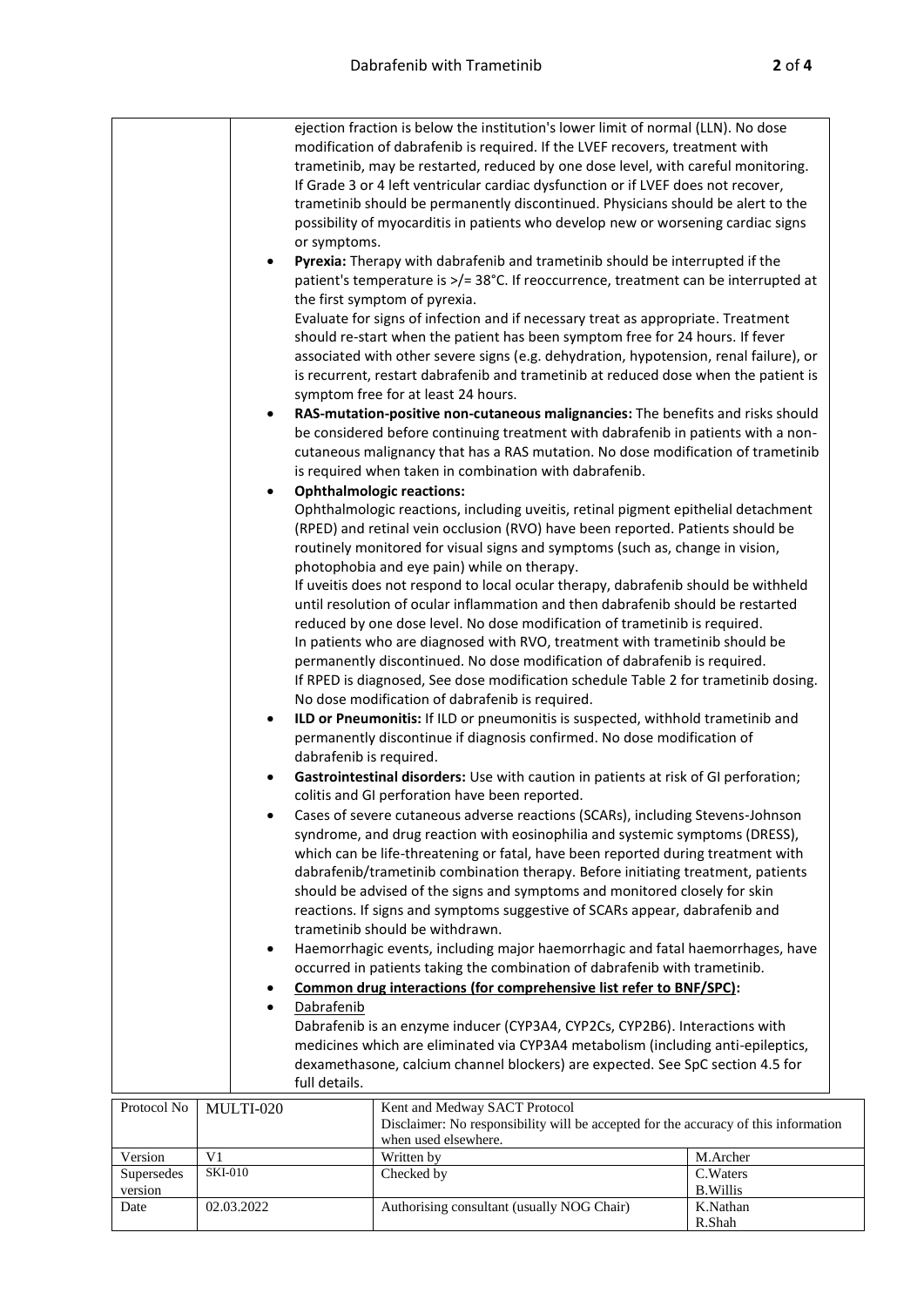|                   | Avoid concomitant treatment with potent CYP3A4 or CYP2C8 inhibitors (e.g<br>ketoconazole, itraconazole, clarithromycin, erythromycin) or inducers (e.g |
|-------------------|--------------------------------------------------------------------------------------------------------------------------------------------------------|
|                   |                                                                                                                                                        |
|                   | rifampicin, dexamethasone, phenytoin, St.Johns Wort, carbamazepine)                                                                                    |
|                   | Patients on warfarin should be closely monitored (INR)                                                                                                 |
|                   | The efficacy of contraceptive pills metabolised by CYP3A4 may be decreased.                                                                            |
|                   | Grapefruit and grapefruit juice should be avoided.                                                                                                     |
|                   | Patients should be made aware of potential for fatigue, dizziness or eye problems<br>$\bullet$                                                         |
|                   | that might affect their ability to drive or operate machinery.                                                                                         |
|                   | For oral self-administration: refer to local Trust policy on oral anti-cancer<br>$\bullet$                                                             |
|                   | medicines and supply Patient Information Leaflet and Macmillan information                                                                             |
|                   | sheet.                                                                                                                                                 |
| <b>References</b> | SPC accessed online 06.01.22 KMCC protocol SKI-010 v2 BNF accessed online 06.01.2022                                                                   |
|                   | Blueteq forms TRADAB2 ver1.0 TRADAB1 ver1.3 DABTRA3CV accessed online 5/8/20                                                                           |

NB For funding information, refer to CDF and NICE Drugs Funding List

| Grade                               | Recommended dose modification                                                                                                                 |
|-------------------------------------|-----------------------------------------------------------------------------------------------------------------------------------------------|
| Grade 1 or Grade 2<br>(Tolerable)   | Continue treatment of both drugs and monitor as clinically indicated.                                                                         |
| Grade 2 (Intolerable) or<br>Grade 3 | Interrupt therapy until toxicity is grade 0-1 and reduce by one dose level of both<br>drugs when resuming therapy.                            |
| Grade 4                             | Discontinue both drugs permanently, or interrupt therapy until grade 0-1 and<br>reduce by one dose level of both drugs when resuming therapy. |

| Table 1 Dose modification schedule for adverse reactions based on grade (excluding pyrexia): |  |
|----------------------------------------------------------------------------------------------|--|
|----------------------------------------------------------------------------------------------|--|

## **Table 2 Dose modification of trametinib for RPED based on grade**

| Grade 1 RPED                                                                       | Continue treatment, with retinal evaluation every<br>month.                                                                              |
|------------------------------------------------------------------------------------|------------------------------------------------------------------------------------------------------------------------------------------|
| Grade 2-3 RPED                                                                     | Withhold trametinib for up to 3 weeks                                                                                                    |
| Grade 2-3 RPED that improves to Grade 0-1 within 3<br>weeks of stopping trametinib | Resume trametinib at a lower dose<br>(2mg to 1.5mg or 1.5mg to 1mg) or discontinue<br>trametinib in patients taking trametinib 1mg daily |
| Grade 2-3 RPED that does not improve to at least<br>Grade 1 within 3 weeks         | Permanently discontinue trametinib                                                                                                       |

| Protocol No | MULTI-020      | Kent and Medway SACT Protocol                                                       |           |  |
|-------------|----------------|-------------------------------------------------------------------------------------|-----------|--|
|             |                | Disclaimer: No responsibility will be accepted for the accuracy of this information |           |  |
|             |                | when used elsewhere.                                                                |           |  |
| Version     | V1             | Written by                                                                          | M.Archer  |  |
| Supersedes  | <b>SKI-010</b> | Checked by                                                                          | C. Waters |  |
| version     |                |                                                                                     | B. Willis |  |
| Date        | 02.03.2022     | Authorising consultant (usually NOG Chair)                                          | K.Nathan  |  |
|             |                |                                                                                     | R.Shah    |  |